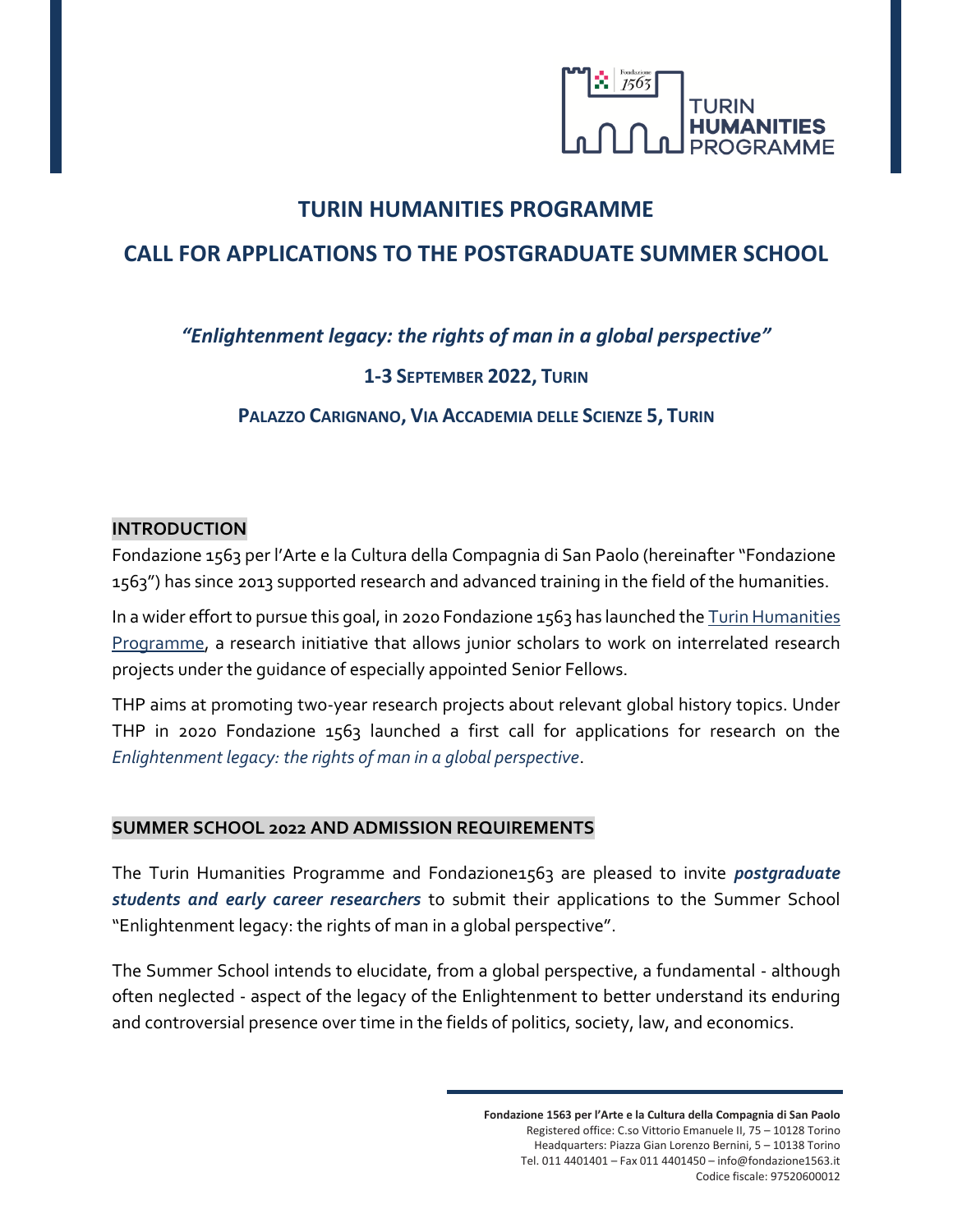

Namely, the Summer School will focus on the political and constitutional language of the rights of man, seen as the most lasting legacy of the cultural revolution through which the Enlightenment changed the course of global history, acting as a "laboratory of modernity".

The Summer School will engage with the Enlightenment's transformation of the old moral concept of natural rights into the modern political language of the "rights of man" and the ambitious Enlightenment project of bringing about the constitutionalization of the rights of man as part of a modern politics of emancipation that began well ahead of the French Revolution.

Moreover, the Summer School will explore the controversial affirmation and metamorphoses of the Enlightenment's culture of the rights of man in a global context throughout the Nineteenth and Twentieth centuries. By so doing, the Summer School aims at shedding light on the Enlightenment's relevance to deal with issues raised by the contemporary evolutions of global constitutionalism and governance, that still require to be addressed.

The THP Summer School provides a forum for postgraduate students and early career researchers in the field of humanities and the social sciences (history, philosophy, law, economics, political science and international relations) to engage with the most up-to-date academic debates and global historiographical currents on the Enlightenment and its cultural, political and legal legacy.

We encourage applications from researchers with a strong interest in human rights/rights of man and woman/natural rights in an historical, global and interdisciplinary setting. In particular, but not limited to:

- constitutions and the constitutionalization of human rights
- the development of representative democracy
- ancient and modern republicanism
- political economy and commerce
- the law of nations and international law
- race, slavery, colonialism

English will be the default language of the Summer School.

The Summer School programme includes keynote lectures of Professor Nicholas Cronk (Voltaire Foundation, University of Oxford), Professor Dan Edelstein (Stanford University), Professor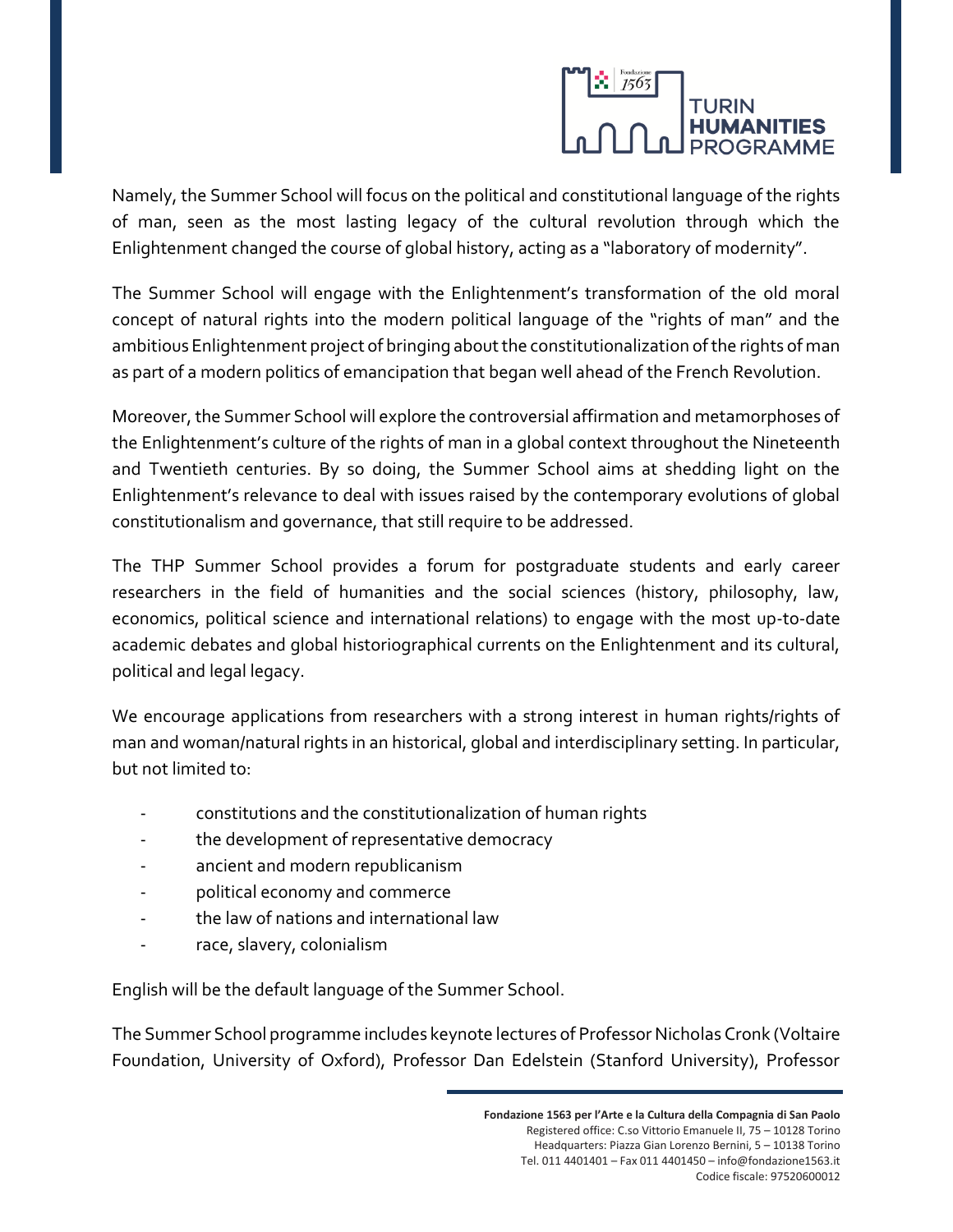

Serena Ferente (University of Amsterdam), Professor Vincenzo Ferrone (University of Torino), Professor Franco Motta (University of Torino), Professor Céline Spector (Sorbonne Université), Giovanni Bietti (composer, pianist and musicologist), early career researchers' presentations of original manuscripts/book projects, workshops and roundtable discussions.

To foster dialogue between senior and young scholars, the Summer School offers its participants a unique opportunity to contribute to the broader discussion on the human rights theme with their own ideas and to test their research.

Successful applicants will also have the chance to present their papers in panel sessions which will be followed by a Q&A led by a panel discussant.

### **HOW TO SUBMIT AN APPLICATION**

To apply for the Summer School, prospective participants should submit a brief academic CV (max. 2 pages), an abstract of the research they wish to present (max. 400 words) and a short essay on why they would like to attend the Summer School (max. 200 words).

Please, upload these materials within the application form that can be found on the website of Fondazione 1563 at the following link: [www.fondazione1563.it/application-form-thp-summer](https://www.fondazione1563.it/application-form-thp-summer-school/)[school/](https://www.fondazione1563.it/application-form-thp-summer-school/) **by 5.00 PM (Italian/CET time) of June 20, 2022.** 

The Summer School will be activated only with a minimum of 10 participants, a maximum of 15 participants is allowed.

#### **COSTS AND FEES**

The participation in the Summer School is free to all Italian and International postgraduate students and early career researchers.

Travelling expenses to and from Torino and accommodation expenses in Torino will be borne by the participants. Fondazione 1563 will provide the participants with a list of hotels where they can get special offers as participants of the Summer School.